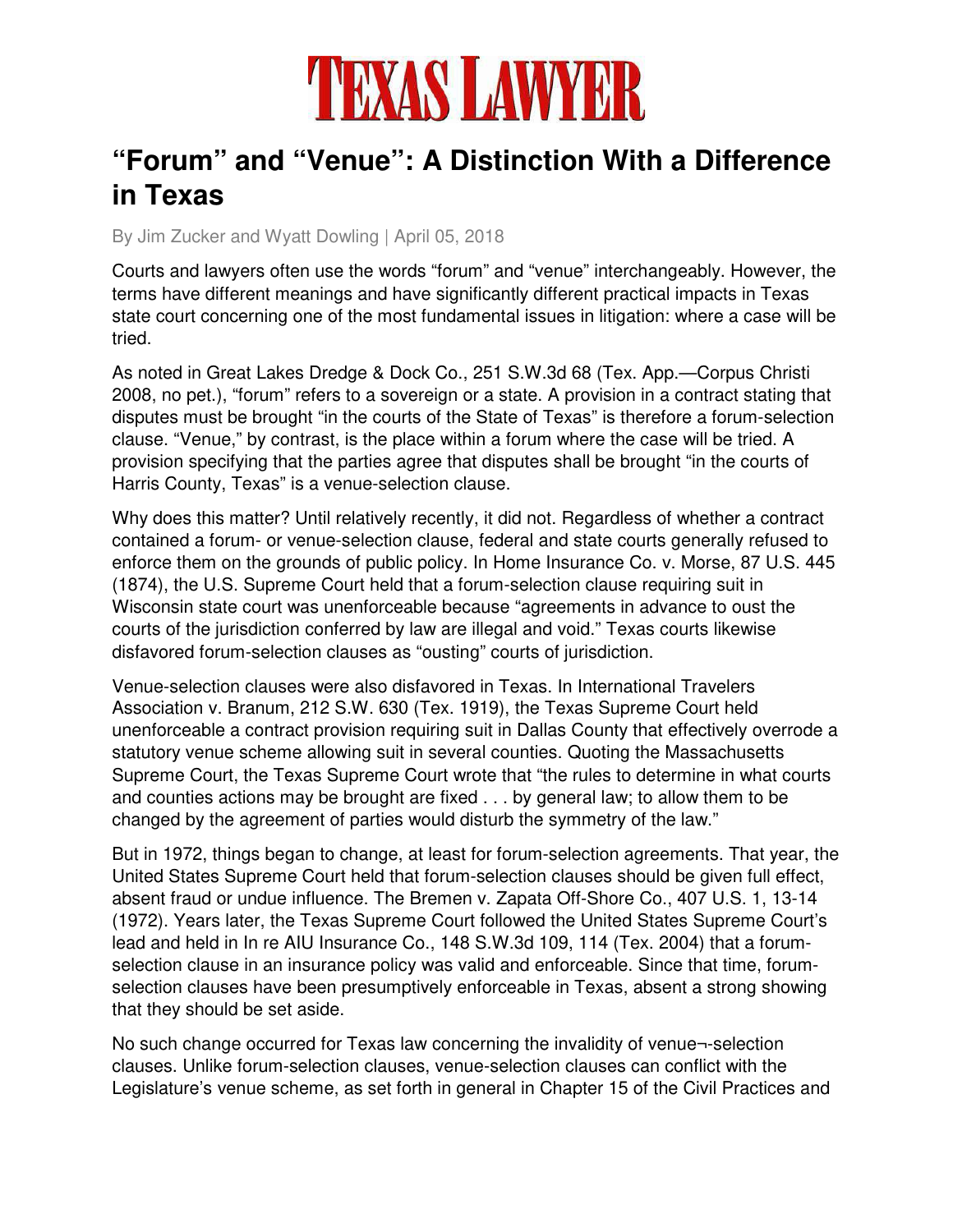Remedies Code and numerous Texas statutes, mandating or permitting suit in specific counties regardless of the dispute's or the parties' connection to a particular county. Enforcement of venue-selection agreements therefore would permit parties to override the convenience determinations of the Legislature, contrary to public policy.

What are the practical consequences of Texas's differing treatment of forum- and venueselection clauses?

First, although contractual counterparties can take some comfort that their forum-selection clause will be enforced, the same should not be assumed for venue-selection clauses. A party assuming that the dispute will occur in the neutral or even favorable venue specified in the agreement may find itself litigating elsewhere and at a disadvantage, with limited options for transferring the case to the county specified in the agreement, absent unusual inconvenience to the parties and witnesses. "Inconvenience" is given much less if any credit now, with the horse and buggy days long gone. The result may be an unfavorable transfer and a significant and adverse impact on the party's interests.

Second, parties should be aware that for certain agreements, the Legislature has made venue-selection clauses enforceable. Many Texas litigators are familiar with Section 15.020 of the Texas Civil Practice and Remedies Code, which has a special rule for "Major Transactions." For written contracts involving \$1 million or more, the Legislature has made venue mandatory in the county specified in the contract. That is, for high-value agreements the Legislature has created a narrow exception to the general rule that venue-selection clauses are not enforceable and made them enforceable.

So contractual counterparties to high-value agreements can take comfort that their venueselection clause will be enforced, right? Wrong. When the Legislature created Section 15.020's exception for "Major Transactions," it also created an exception to the exception. Section 15.020 also says that it "does not apply" if "venue is established under a statute of this state other than this title." That is, if venue is established by any statute other than Title 2 of the Civil Practices and Remedies Code, the venue-selection clause is not enforceable, even if the contract at issue involves \$1 million or more. And there are dozens of Texas statutes outside Title 2 of the Civil Practices and Remedies Code that have special venue schemes. Yet another wrinkle is that Texas state courts will enforce a clause requiring a non-Texas forum or venue, regardless of whether the transaction involves \$1 million or more.

The interplay between Texas's common law on venue-selection clauses, the Legislature's special venue schemes, and the "Major Transaction" exception in the Civil Practices and Remedies Code can inject significant uncertainty into the fundamental issue of where a case will be tried. A party anticipating filing or defending a lawsuit in Texas involving a contract must ask: Does the contract contain a venue-selection clause (as opposed to a forum-selection clause)? If so, does it involve a "Major Transaction," so that the clause is enforceable? And even if it does involve a "Major Transaction," is there some other Texas statute that establishes venue, invalidating the contractual venue provision? Resolving this complexity may be critical to securing a favorable venue (or avoiding an unfavorable one) and significantly advancing the interests of the client.